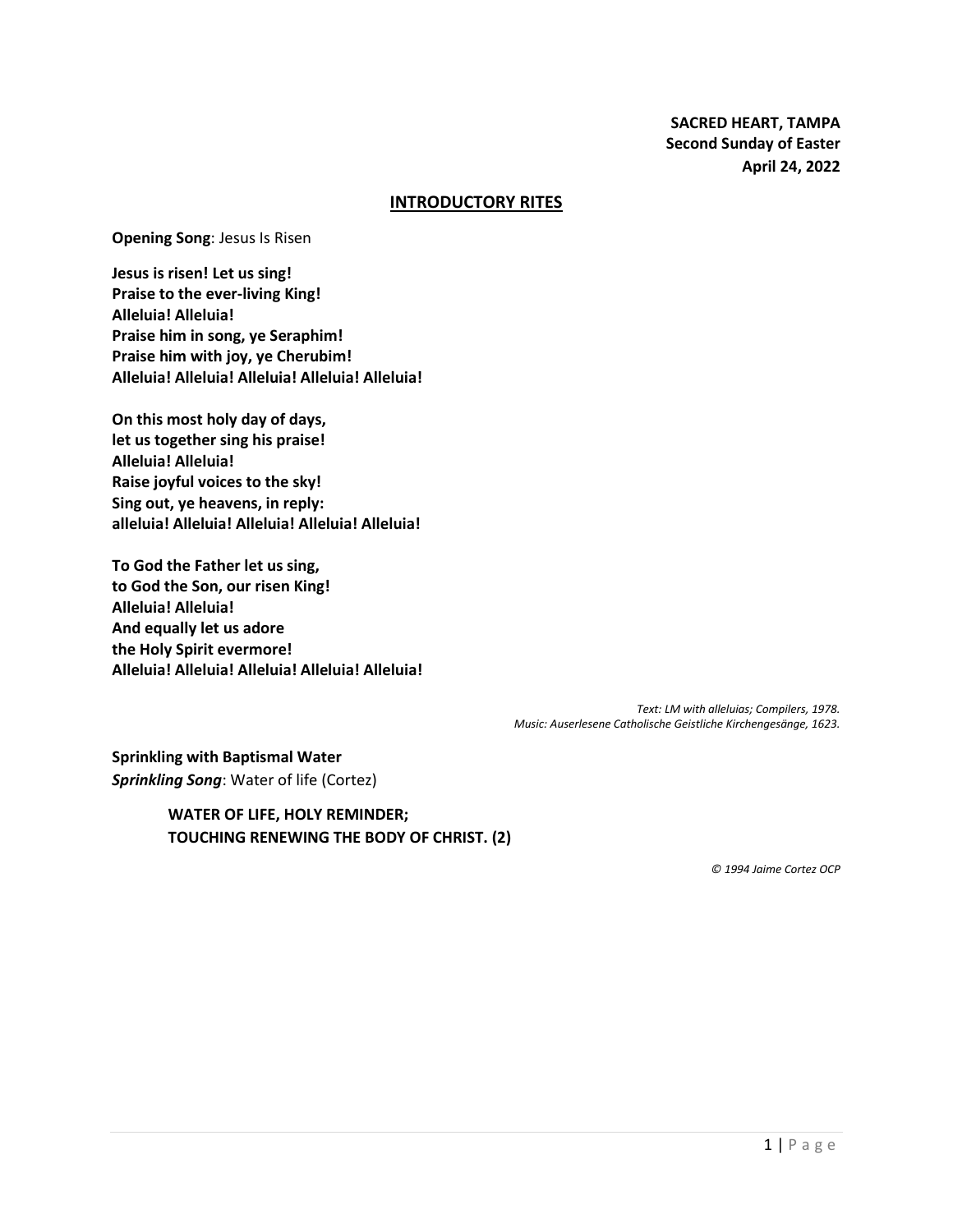#### *Glory to God***:** Mass of Resurrection

**Glory to God in the highest, and on earth peace, peace to people of good will. We praise you, we bless you, we adore you, we glorify you, we give you thanks for your great glory, Lord God, heav'nly King, O God, almighty Father.**

**Lord Jesus Christ, Only Begotten Son, Lord God, Lamb of God, Son of the Father, you take away the sins of the world, have mercy on us; you take away the sins of the world, receive our prayer; you are seated at the right hand of the Father, have mercy on us.**

**For you alone are the Holy One, you alone are the Lord, you alone are the Most High, Jesus Christ, with the Holy Spirit, in the glory, the glory of God the Father. Amen. Amen.**

#### *Dismissal of the Children***:** 9:00am Mass Only

**Word of God, renew your children, make them now your living sign. Recreate them for your purpose in this place and in this time.**

**Word of God, renew your people, make us now your living sign. Recreate us for your purpose in this place and in this time.**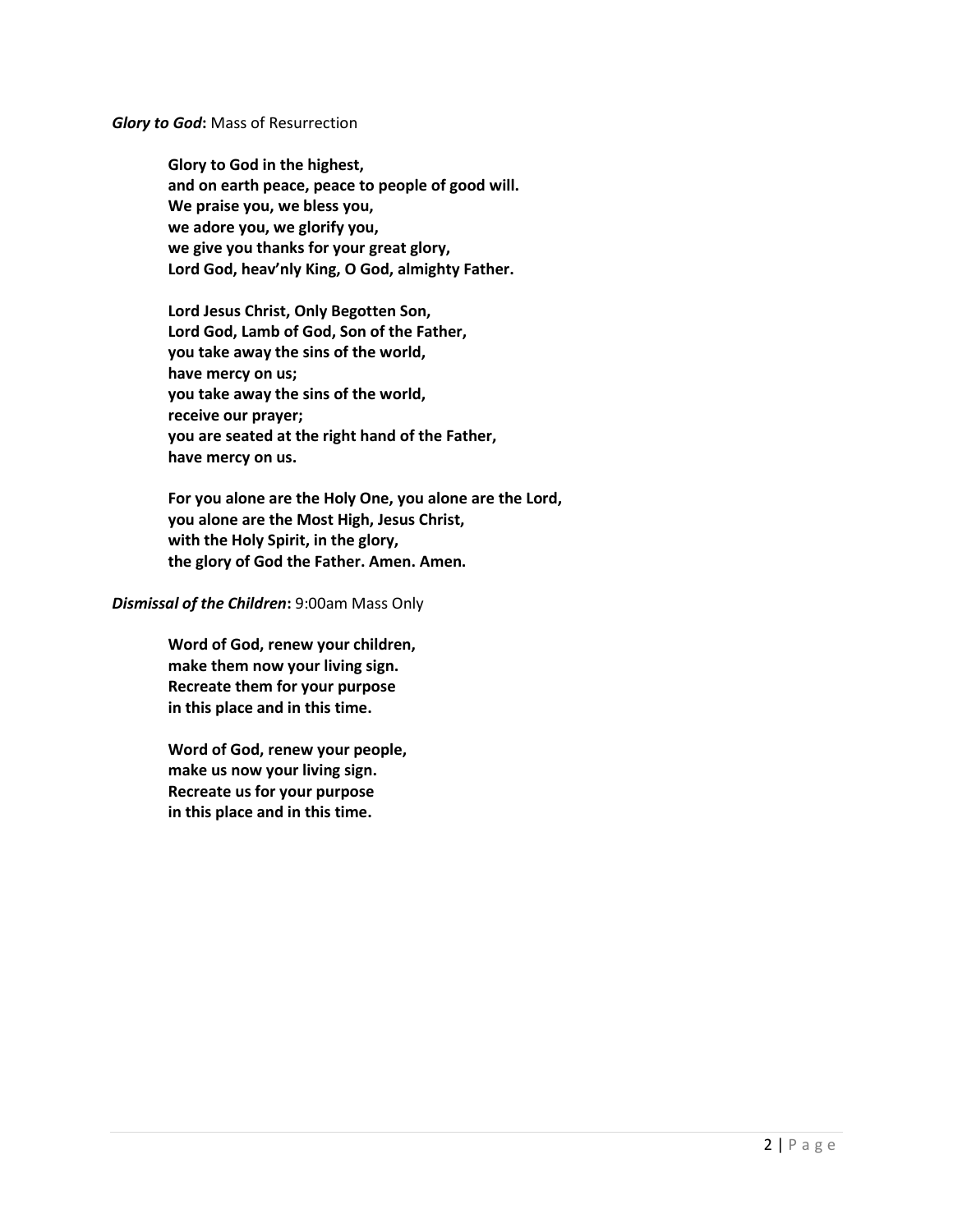## **LITURGY OF THE WORD**

**First Reading:** Acts 5:12-16

*Psalm 118:*

**O give praise to the Lord, For his love endures forever! O give praise to the Lord, For the Lord alone is good.**

**Second Reading:** Rev 1:9-11a, 12-13, 17-19

*Gospel Greeting:* Easter Alleluia (Hurd)

**Gospel:** Jn 20:19-31

**Homily**

**5:30 Vigil Mass: Reception & Confirmation**

**Come, Holy Spirit, descend on him, descend on him, we make our prayer in Jesus' name**

*© 1995, WGRG, Iona Community, GIA*

*© 1995, Iona Community, GIA*

### **LITURGY OF THE EUCHARIST**

#### *Preparation of Gifts & Altar*: Three Days

**Three days our world was broken; the Lord of life lay dead. "Take up your cross," he told us who followed where he led. Would we now hang in torment with thieves on every side, our Passover shattered, our hope crucified? Three days we hid in silence, in bitter fear and grief. Three days we clung together where he had washed our feet.**

**Three days– and on the third day, the women came at dawn. His tomb, they said, was empty, his broken body gone. Who could believe their story? The dead do not arise, yet he walks among us, and with our own eyes**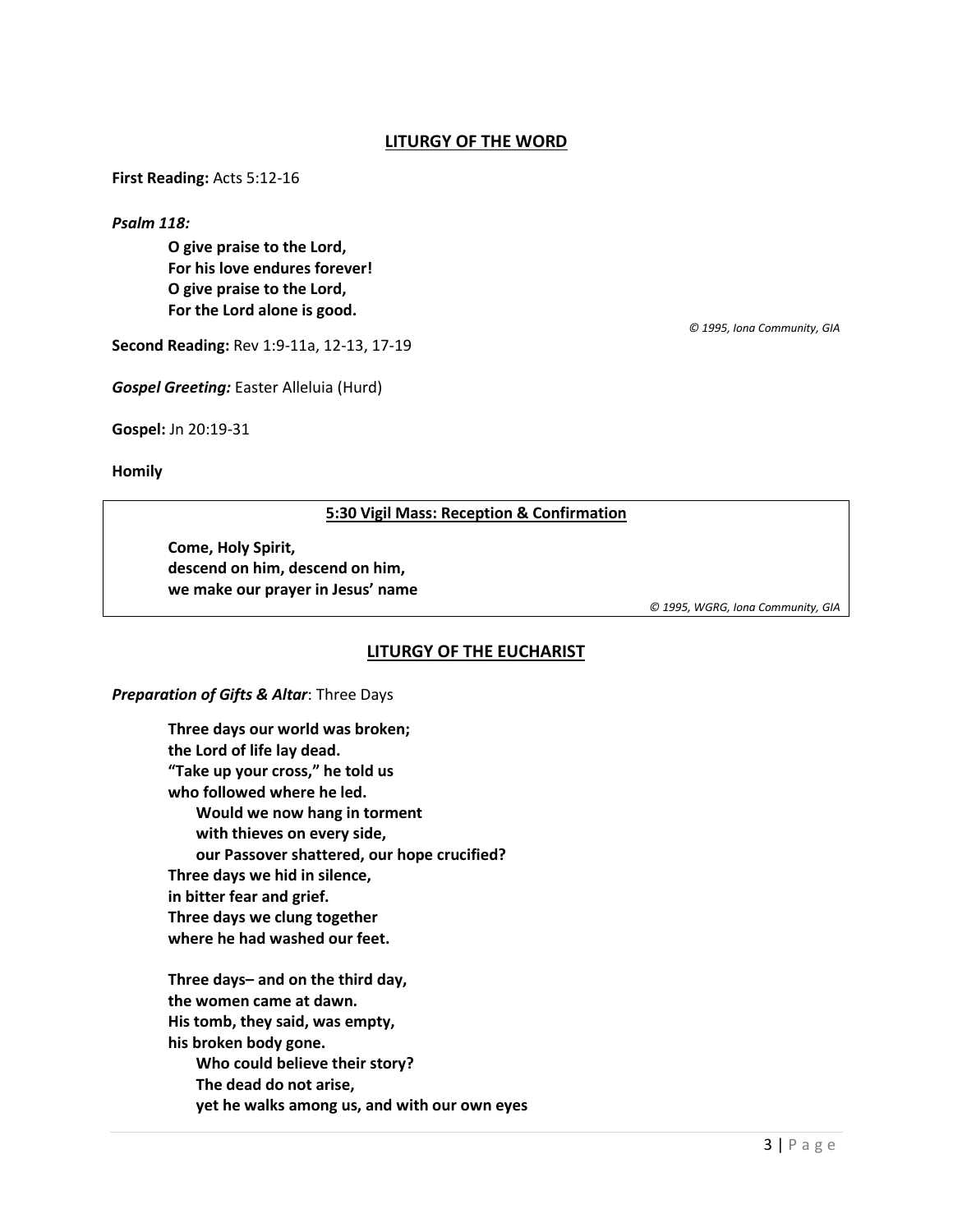**we've seen him at this table; we've shared his bread and wine. Hearts burning bright within us, we've seen his glory shine.**

**Three days our world was broken and in an instant healed, God's covenant of mercy in mystery revealed. Two thousand years are one day in God's eternal sight, and yesterday's sorrows are this day's delight. Though still Christ's body suffers, pierced daily by the sword, yet death has no dominion: the risen Christ is Lord!** 

> *Text by M.D. Ridge, 1938–2017, © 1999, M.D. Ridge. Published by OCP, 5536 NE Hassalo, Portland, OR 97213. All rights reserved. Music © 2017, Casey McKinley. Published by Spirit & Song®, a division of OCP. All rights reserved.*

*Eucharistic Acclamations:* Mass of Resurrection (DeBruyn) Holy, Holy – We Proclaim – Amen

## **COMMUNION RITE**

**Our Father**

*Lamb of God:* Mass of Resurrection (DeBruyn)

*Communion Song:* Eye Has Not Seen

**EYE HAS NOT SEEN, EAR HAS NOT HEARD WHAT GOD HAS READY FOR THOSE WHO LOVE HIM SPIRIT OF LOVE, COME, GIVE US THE MIND OF JESUS, TEACH US THE WISDOM OF GOD.**

**When pain and sorrow weigh us down, be near to us, O Lord, forgive the weakness of our faith, and bear us up within your peaceful word.**

**Our lives are but a single breath, we flower and we fade, yet all our days are in your hands, so we return in love what love has made.**

**To those who see with eyes of faith, the Lord is ever near, reflected in the faces**